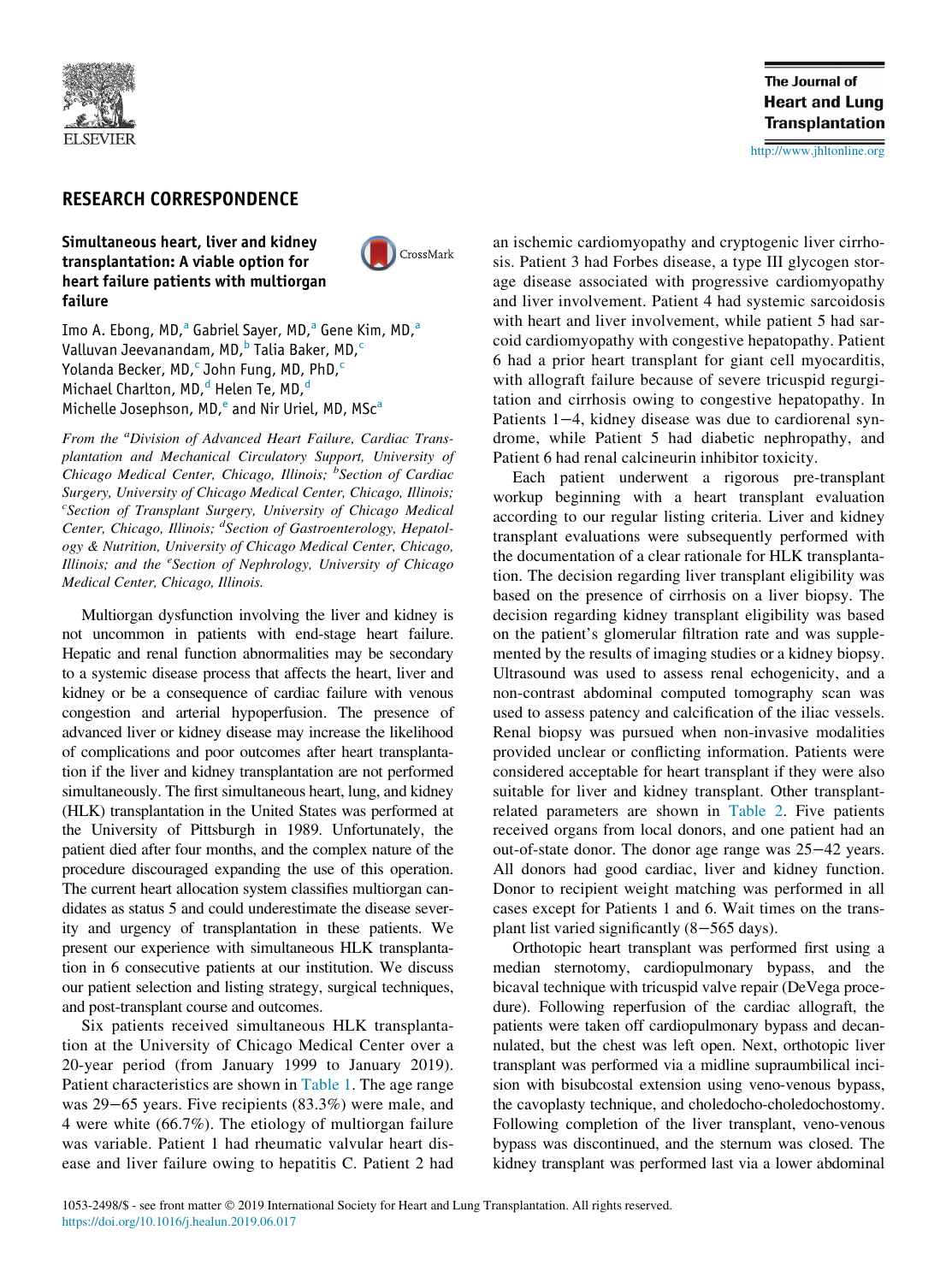| Variables                             | Patient 1             | Patient <sub>2</sub> | Patient 3                | Patient 4          | Patient 5        | Patient 6 <sup>a</sup> |  |
|---------------------------------------|-----------------------|----------------------|--------------------------|--------------------|------------------|------------------------|--|
| Age at transplant, years              | 63                    | 65                   | 40                       | 55                 | 29               | 29                     |  |
| Male                                  | Yes                   | Yes                  | Yes                      | Yes                | Yes              | <b>No</b>              |  |
| Race                                  | White                 | White                | White                    | <b>Black</b>       | <b>Black</b>     | White                  |  |
| Body mass index, $kg/m2$              | 32.5                  | 29.7                 | 23.1                     | 26.3               | 22.1             | 18.1                   |  |
| Left ventricular EF, (%)              | 20                    | 33                   | 20                       | 15                 | 15               | 38.7                   |  |
| Hypertension                          | Yes                   | Yes                  | Yes                      | Yes                | Yes              | <b>No</b>              |  |
| <b>Diabetes</b>                       | N <sub>o</sub>        | <b>No</b>            | <b>No</b>                | <b>No</b>          | Yes              | N <sub>o</sub>         |  |
| VT, Device type                       | Yes, ICD              | <b>No</b>            | No, ICD                  | Yes, ICD           | No, ICD          | No, PM                 |  |
| Type of cardiomyopathy                | Valvular <sup>b</sup> | Ischemic             | GSD <sub>3</sub>         | Sarcoid            | Sarcoid          | Valvular <sup>c</sup>  |  |
| Cause of liver failure                | Hepatitis C           | Cryptogenic          | GSD <sub>3</sub>         | Sarcoid            | Cardiac          | Cardiac                |  |
| Cause of kidney failure               | Cardiorenal           | Cardiorenal          | Cardiorenal              | Cardiorenal        | <b>Diabetic</b>  | CNI toxicity           |  |
| MCS support pre-transplant            | <b>No</b>             | <b>No</b>            | <b>No</b>                | <b>No</b>          | <b>No</b>        | <b>No</b>              |  |
| Intra/peri-operative                  |                       |                      |                          |                    |                  |                        |  |
| Donor ischemic time                   | X                     | $\times$             | 168                      | 144                | 155              | 237                    |  |
| Primary graft dysfunction             | N <sub>o</sub>        | <b>No</b>            | <b>No</b>                | Yes, RV failure    | <b>No</b>        | <b>No</b>              |  |
| Delayed chest closure                 | N <sub>o</sub>        | <b>No</b>            | <b>No</b>                | Yes, Day 2         | <b>No</b>        | <b>No</b>              |  |
| Intra-aortic balloon pump             | No                    | Yes, day 1           | No                       | Yes, day 0         | <b>No</b>        | <b>No</b>              |  |
| Induction therapy                     |                       |                      | $\overline{\phantom{0}}$ | Yes, Thymoglobulin | Yes, Basiliximab | <b>No</b>              |  |
| Post-transplant                       |                       |                      |                          |                    |                  |                        |  |
| Heart allograft rejection             | N <sub>o</sub>        | <b>No</b>            | <b>No</b>                | <b>No</b>          | <b>No</b>        | <b>No</b>              |  |
| Liver allograft rejection             | Yes, chronic          | <b>No</b>            | <b>No</b>                | <b>No</b>          | <b>No</b>        | <b>No</b>              |  |
| Kidney allograft rejection            | No                    | <b>No</b>            | <b>No</b>                | <b>No</b>          | <b>No</b>        | <b>No</b>              |  |
| Reoperation for bleeding              | <b>No</b>             | Yes, tamponade       | <b>No</b>                | <b>No</b>          | <b>No</b>        | Yes, IAH               |  |
| Infection                             | Yes, IHA              | <b>NA</b>            | <b>No</b>                | Yes, CMV           | <b>No</b>        | <b>No</b>              |  |
| <b>Elevated DSA</b>                   | N <sub>o</sub>        | <b>NA</b>            | <b>No</b>                | <b>No</b>          | <b>No</b>        | <b>No</b>              |  |
| Time to discharge (days)              | 19                    | $\overline{c}$       | 20                       | 16                 | 29               | 17                     |  |
| Triple immunosuppression <sup>d</sup> | Yes                   | <b>NA</b>            | Yes                      | Yes                | Yes              | Yes                    |  |
| CAV, Stanford class                   | Yes, Class 1          | <b>NA</b>            | Yes, Class 4             | Yes, Class 1       | <b>NA</b>        | <b>NA</b>              |  |
| Alive                                 | N <sub>o</sub>        | <b>No</b>            | Yes                      | Yes                | Yes              | Yes                    |  |
| Follow-up time (days)                 | 2763                  | $\overline{c}$       | 5712                     | 2870               | 23               | 21                     |  |

<span id="page-1-0"></span>

| <b>Table 1</b> Characteristics of Patients Who Received Triple Organ Transplants |  |
|----------------------------------------------------------------------------------|--|
|----------------------------------------------------------------------------------|--|

CAV, Coronary allograft vasculopathy; CMV, cytomegalovirus; CNI, calcineurin inhibitor; CRS, cardiorenal syndrome; DSA; donor specific antibodies; EF, ejection fraction; GSD III, glycogen storage disease type III, Forbes disease; IAH, intraabdominal hematoma; ICD; Intracardiac defibrillator; IHA, intrahepatic abscess; MCS, mechanical circulatory support; NA, not applicable; PM, pacemaker; RV, right ventricular; VT, ventricular tachycardia, X, information not retrievable.

<sup>a</sup>Re-transplant, initial heart transplant for giant cell myocarditis in 2001;

<sup>b</sup>Rheumatic valvular disease with replacement of aortic and mitral valve with bio-prostheses;

<span id="page-1-4"></span><span id="page-1-3"></span><span id="page-1-2"></span>c Severe tricuspid valve regurgitation and right heart failure treated initially with tricuspid valve annuloplasty and subsequently with transfemoral tricuspid valve replacement which was complicated by moderate paravalvular regurgitation;

<sup>d</sup>Triple immunosuppression regimen included tacrolimus, mycophenolate and methylprednisolone prednisone.

incision (left or right) with the creation of a ureteroneocystostomy. Five of our 6 patients survived the surgery and were successfully discharged home. Within a few hours of the completion of his surgery, Patient 2 developed severe

coagulopathy with bleeding into the pericardial space, cardiac tamponade, and circulatory arrest. The pericardium was emergently explored, and an intra-aortic balloon pump was placed, but the patient suffered hypoxic brain damage and

<span id="page-1-1"></span>

| Table 2 | Patient Listing Status and Donor Characteristics |  |  |
|---------|--------------------------------------------------|--|--|
|         |                                                  |  |  |

|                | Listing<br>status | List waiting<br>times<br>(Days) | <b>Blood</b><br>type | Local<br>donor | <b>Sex</b> | Donor<br>aqe,<br>vears | Donor<br>height,<br>inches | Recipient<br>height,<br>inches | Donor to<br>recipient<br>height matching | Donor<br>weight,<br>pounds | Recipient<br>weight,<br>pounds | Donor to<br>recipient<br>weight matching |
|----------------|-------------------|---------------------------------|----------------------|----------------|------------|------------------------|----------------------------|--------------------------------|------------------------------------------|----------------------------|--------------------------------|------------------------------------------|
|                | $1 \t1B$          | 85                              | AB                   | Yes            | Male       | 36                     | 5'9''                      | 6'0''                          | Yes                                      | 150                        | 240                            | No                                       |
| 2 <sub>2</sub> |                   | 565                             | 0                    | Yes            | Male       | 42                     | $6'$ 4"                    | 5' 11''                        | Yes                                      | 242                        | 213                            | Yes                                      |
|                | $3$ 1B            | 198                             | 0                    | Yes            | Male       | 25                     | 6'0''                      | 5' 6''                         | Yes                                      | 170                        | 143                            | Yes                                      |
|                | 4 1 A             | 94                              | AB                   | Yes            | Male       | 30                     | 5'9''                      | 5'9''                          | Yes                                      | 163                        | 178                            | Yes                                      |
|                | $5 \t2^d$         | 8                               | B                    | Yes            | Male       | 33                     | 5' 6''                     | 6'0''                          | Yes                                      | 142                        | 163                            | Yes                                      |
|                | $6^{2}$           | 58                              | 0                    | No             | Female     | 34                     | 5'5''                      | 5' 8''                         | Yes                                      | 213                        | 119                            | No                                       |

<span id="page-1-5"></span><sup>a</sup>After the change in the heart allocation criteria, which occurred in October 2018